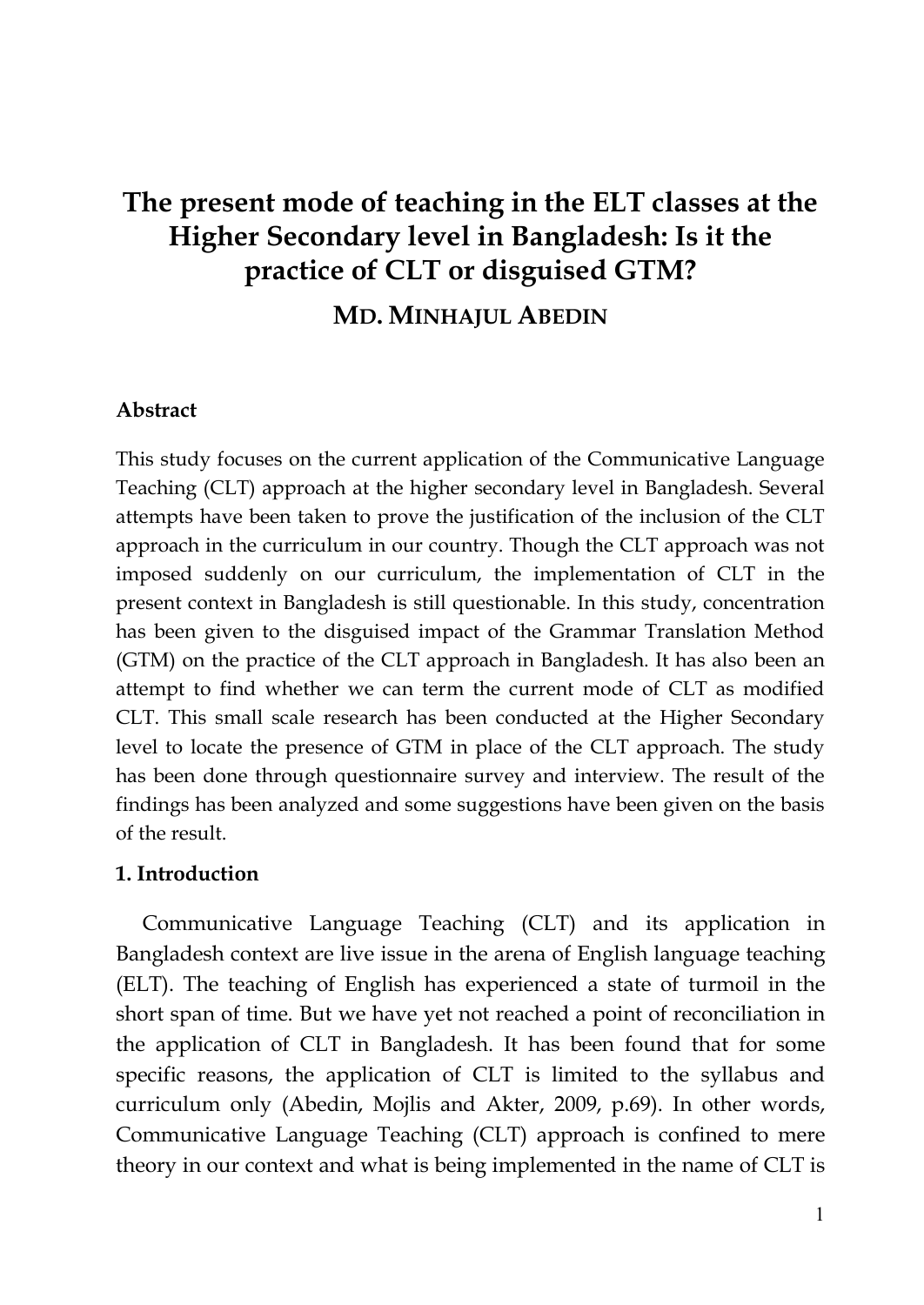nothing but a modified version of CLT and this modification has been done in the light of Grammar Translation Method (GTM).

# **2. Study Purpose**

This study aims to find out the mode of application of the CLT approach at the Higher Secondary level in Bangladesh. It is also an endeavor to explain the implementation of modified CLT in English language teaching at the Higher Secondary level in Bangladesh.

# **3. Literature Review**

# **3.1 GTM and CLT Approach and Their Features**

The Grammar Translation Method (GTM) has been dominating the English Language Teaching (ELT) class in Bangladesh for many years. Freeman (2000) holds the view that all the rules and features of the GTM method are very rigid and as instructors the teachers are bound to follow this method strictly and, learners are compelled to go through the passive receiving-learning process (p. 15-17). In Bangladesh also the teachers and the learners had to follow the features of the GTM as strictly as it was followed in the English language classes all over the world. Richards and Rodgers (2001) have mentioned some of the major features of the GTM as:

- 1. Grammar Translation is a way of studying a language that approaches the language first through detailed analysis of its grammar rules, followed by application of this knowledge to the task of translating sentences and into and out of the target language.
- 2. Reading and writing are the major focus; little or no systematic attention is paid to speaking or listening.
- 3. . . . a list of vocabulary items is presented with their translation equivalents, and translation exercise are prescribed.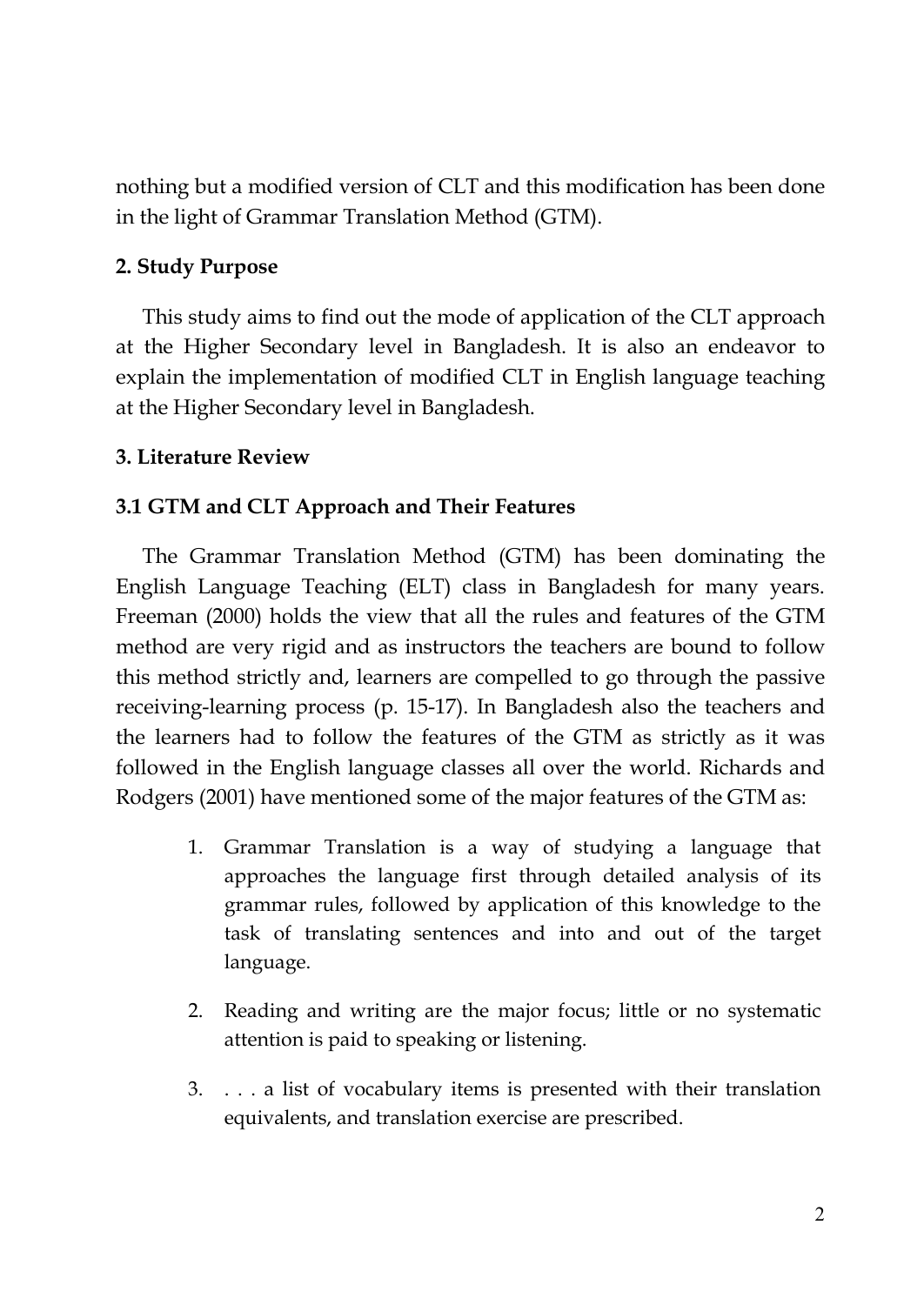- 4. Much of the lesson is devoted to translating sentences into and out of the target language, and it is this focus on the sentence that is a distinctive feature of the method.
- 5. Accuracy is emphasized.
- 6. Grammar is taught deductively that is, by presentation and study of grammar rules, which are then practiced through translation exercises.
- 7. The student's native language is the medium of instruction. (p. 5-6)

It is the demand of time to start an approach like CLT which will give equal importance on all the four skills of English language i.e. reading, writing, speaking and listening and bring innovation in the process of teaching and learning. In Bangladesh CLT was introduced in ELT class after 1990s (Monir, 2009, p. 7). CLT was included in the curriculum at the Higher Secondary level with a series of communicative language text books entitled *English for Today* (Siddique, 2004, p. 16). But ELT experts are still working on its successful implementation. For the implementation of the CLT approach in the language class, some factors are very important i.e. the number of students in the class, motivation in learning English, teachers' training, logistic support for class room activities and so on.

CLT tends to help the learners by motivating them to work with the language. In other words, it gives emphasis on the practical use of the target language (Richards and Rodgers, 2001, p. 159). In this regard, Siddique (2004) says, "the principles of CLT emphasize the issues of teaching language in a way that is systematically possible, feasible, and culturally appropriate, concurs and provides functional or genuine language" (p. 16). Harmer (2001) says:

> The communicative approach-or CLT is the name which was given to a set of beliefs which included not only a re-examination of what aspects of language to teach, but also a shift in emphasis is how to teach. The 'what to teach' aspect of the communicative approach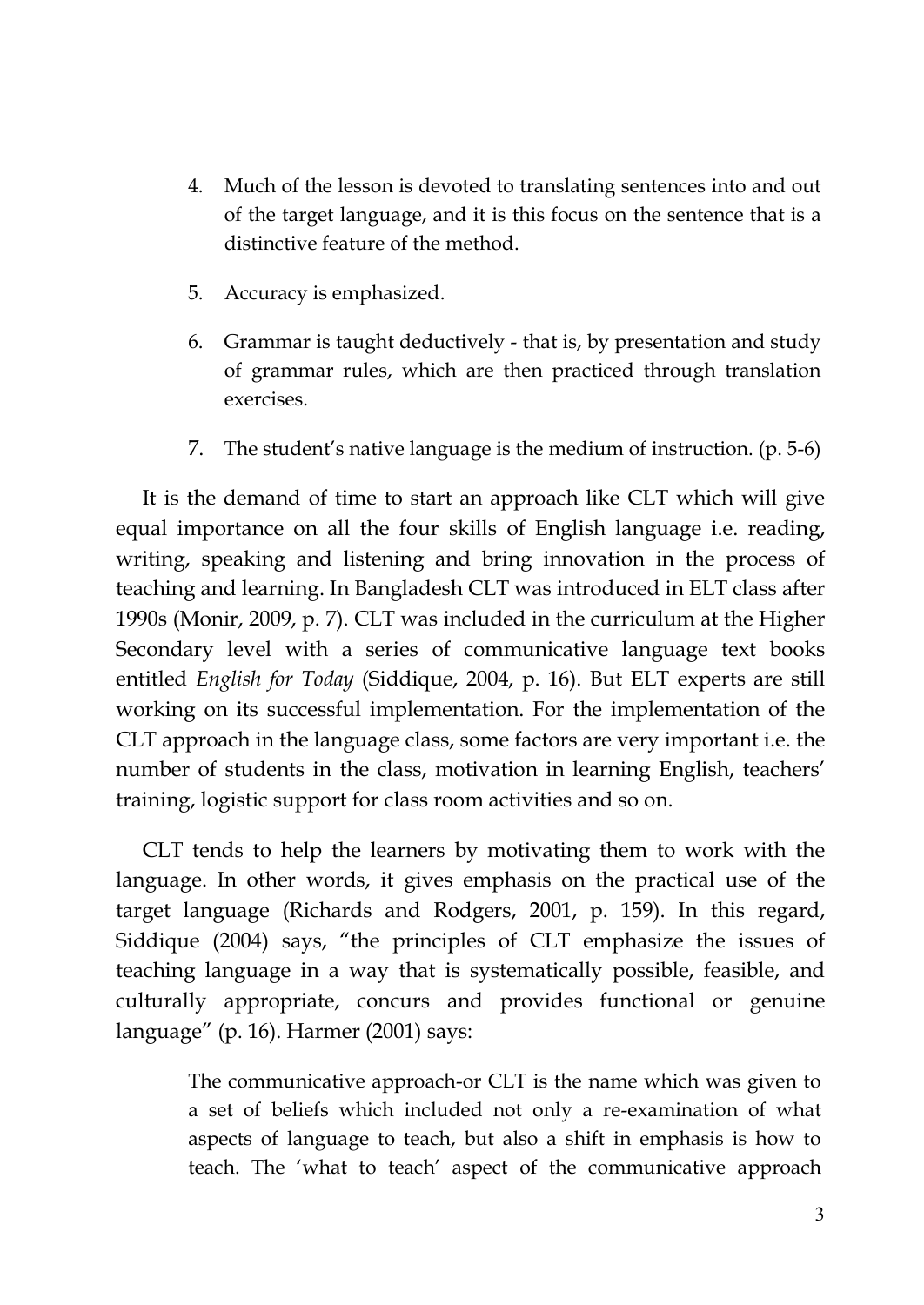stressed the significance of language functions rather than focusing solely on grammar and vocabulary. (p. 84)

Piepho (1981) mentions some levels of objectives in the CLT approach as:

- 1. an integrative and content level( language as a means of expression).
- 2. a linguistic and instrumental level (language as a semiotic system and an object of learning).
- 3. an effective level of interpersonal relationships and conduct (language as a means of expressing values and judgments about oneself and others).
- 4. a level of individual learning needs (remedial learning based on error analysis)
- 5. a general educational level of extra-linguistic goals. (p. 8)

### **3.2 Teacher's Role and Learner's Role in Learner-Centered Classroom**

For effective implementation of the CLT approach, the teachers should have proper knowledge regarding their (teachers') roles and learners' roles in the class. Learner-centered classroom is one of the core features of the CLT approach (Harmer, 2001, p. 84-85). In a 'learner-centered' class, says Harmer (2001), the teachers play different roles, i.e. the role of a facilitator, a controller, an organizer, an assessor, a promoter, a participant, a resource, a tutor and an observer. On the other hand, according to Breen and Candlin (1980) in a learner-centered ELT class, the teachers are to play the role of facilitator, participant and researcher-learner (p.99). Breen and Candlin, (1980) describe learners' roles within CLT in the following terms:

The role of the learner as negotiator- between the self, the learning process, and the object of learning-emerges from and interacts with the role of joint negotiator within the group and within the classroom procedures and activities which the group undertakes. The implication for the learner is that he should contribute as much as he gains, and thereby learn in an interdependent way. (p. 110)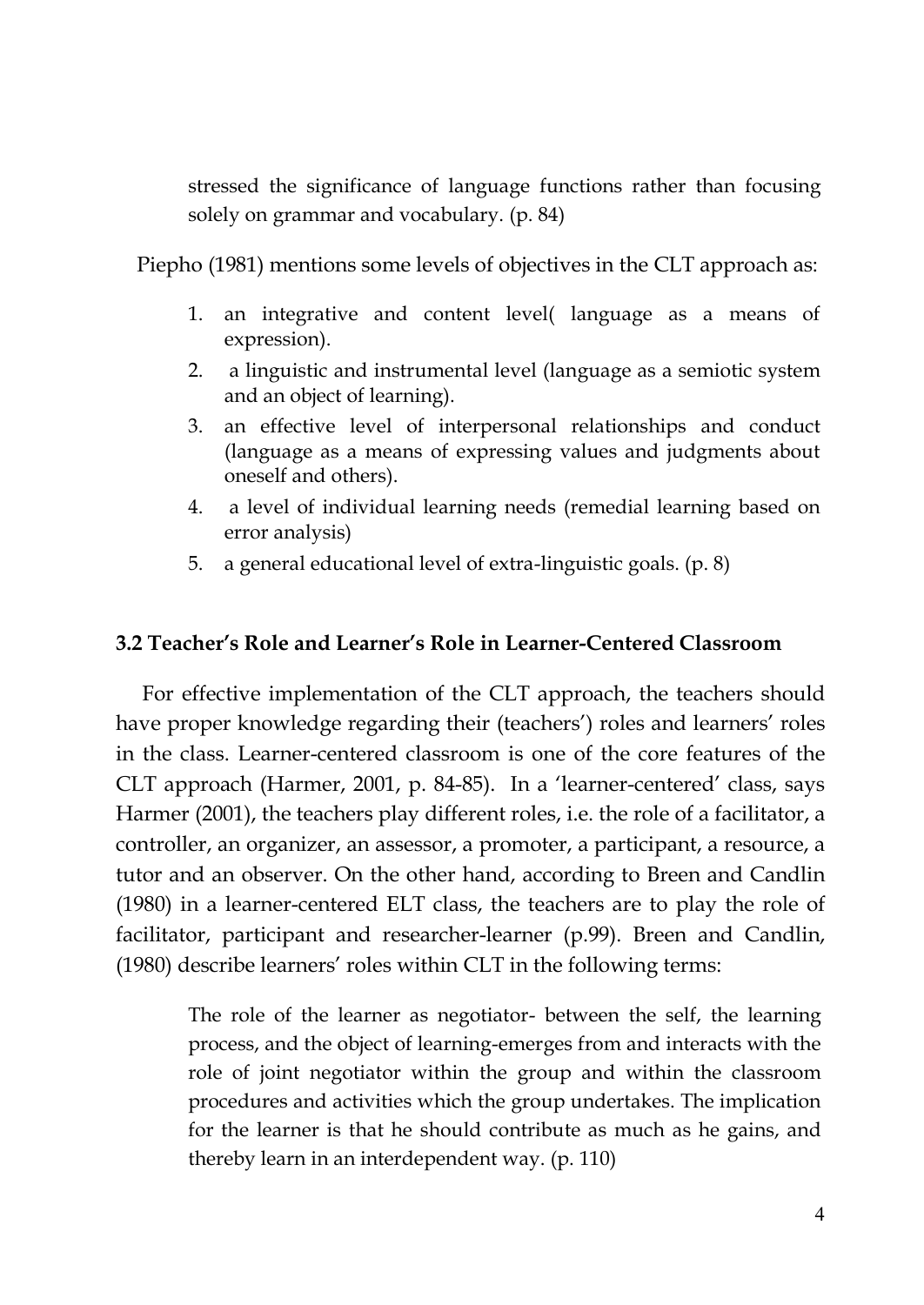#### **3.3 Product and Process Oriented Syllabus**

According to Widdowson (1987), syllabus is the specification of a teaching program that describes a particular subject for a particular group of learners (p. 65). Nunan (1988) has defined two types of syllabus i.e. Product oriented syllabus and Process oriented syllabus (p. 27-40). In a product oriented syllabus the major focus is given on the learning outcome whereas in a process oriented syllabus the emphasis is rather on the learning process and on the learners (Nunan, 1988, p. 27-40). So, it may be said that product oriented syllabus is meant for a teacher-centered classroom and process oriented syllabus is for the learner-centered classroom.

#### **3.4 Teachers' Selection of Appropriate Task**

Ellis (1985) opines that it is very important to create communicative situation in the classroom and in this regard, the spontaneous participation of the second language learner can play an important role (p.182). Selection of the exact learning activities for the students is very important. Teachers are to choose appropriate tasks for the learners to practice in the classroom so that the learners may not feel extra pressure; rather they (learners) can involve themselves in the learning process using their creativity and analytical ability. While selecting any effective task for the learners, the teachers should think about the social surrounding, the culture and, the ability and aptitude of the learners. In this regard Ur (1996) says:

> The success of group work depends to some extent on the surrounding social climate, and on how habituated the class is to using it; and also . . . on the selection of an interesting and stimulating task whose performance is well within the ability of the group. (p. 232-3)

#### **4. Method**

According to Farhana (2010), quantitative research refers to counting and measuring of numerical data analysis (p. 37). This study is quantitative in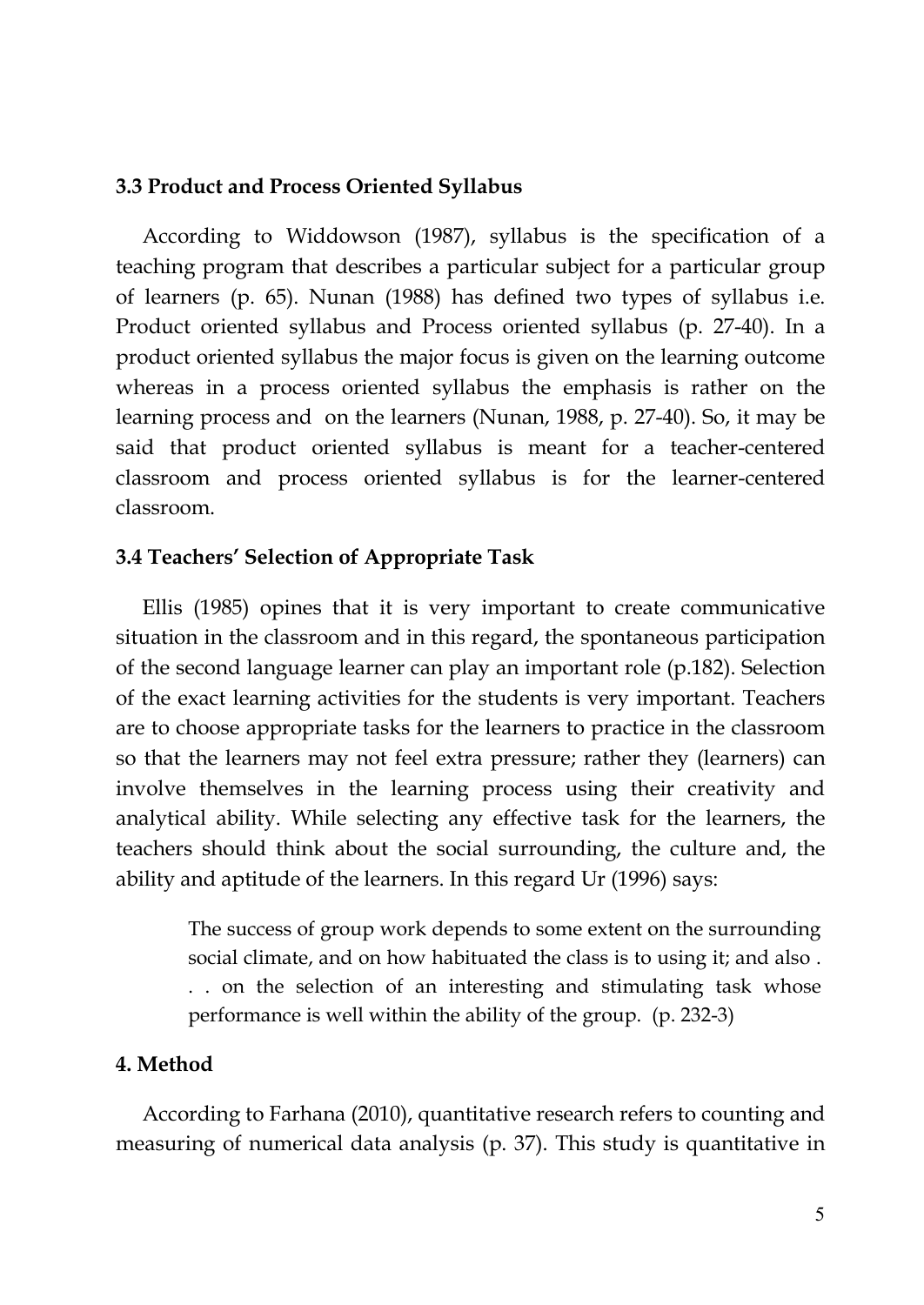nature in the sense that counting and measuring of numerical data is done in this study. The main source of data was questionnaire survey. A short interview session was also arranged where one fixed open-ended question was asked to the teachers. After analyzing the findings gathered from the questionnaire survey the results were analyzed and tabulated to show consequence and then the result were converted into percentage.

#### **4.1 Participants**

Through questionnaire survey and interview, the data was collected from ten (10) colleges of Dhaka city which follow the national curriculum. Three English language teachers and ten students from each college were selected on random basis for questionnaire survey and the total number of surveyed students was 100, whereas the number of teachers was 30. For interview, one English language teacher from each college was selected. Data was collected from Dhaka City College, Viqarunnisa Noon College, Dhaka Commerce College, Siddheswari Girls' College, Dhaka Residential Model College, Cambrian College, Ideal College, College of Development Alternative (CODA), Stamford College and Trust College.

#### **4.2 Survey instrument**

On the basis of the features of the CLT approach and the GTM, two questionnaires were prepared- one for the teachers and the other for the students. Questionnaire for the teachers consisted of five multiple choice questions whereas the students' questionnaire consisted of nine multiple choice questions. For short interview mp3 recorders were used.

#### **5. Data analysis**

#### **5.1. Analysis of Students' Responses**

First question was set to know whether the teachers delivered their lectures in English, and it was found that 27% teachers delivered lectures in English, whereas 73% teachers sometimes did it. Through the second question the students were asked whether their English language teachers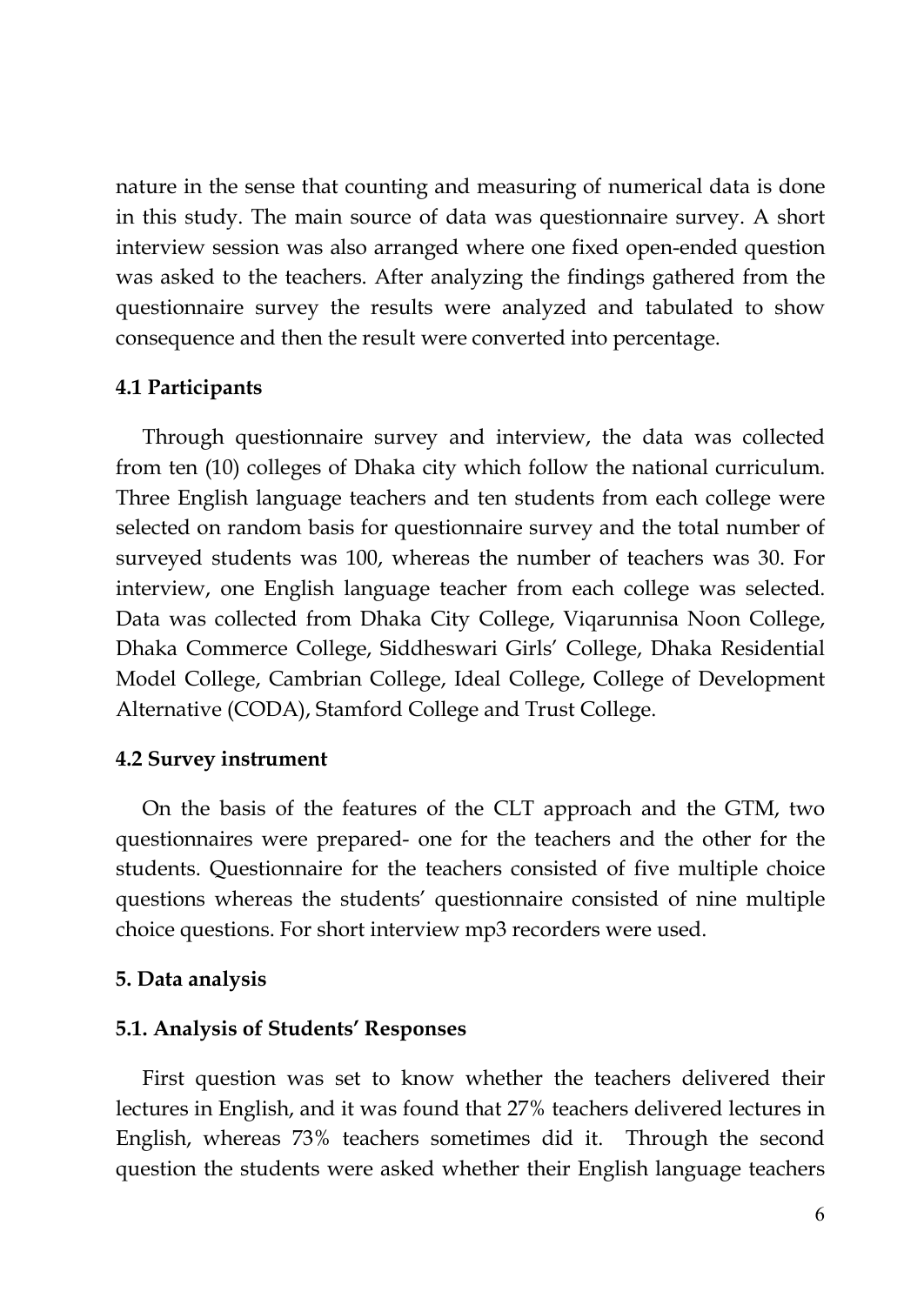gave emphasis on translation of their text, and surprisingly it was found that 100% teachers gave emphasis on translation. The next question was regarding the scope of the students' interaction in English in the classroom situation. Here, 15% students confirmed that they got chance of interaction in English whereas 57% students did not and 28% students sometimes got it. Then the students were asked a question regarding their preferred types of comprehension and 82% students gave their answer in favor of 'seen comprehension' whereas 18% students gave answer in favor of 'unseen' comprehension. In the fifth question students were asked about their preferred way of learning English. From the students' reply, it was found that 42% students preferred learning English through grammar whereas 58% students preferred communication as a medium for learning English language. The next question was set to know whether memorization was an important part in their English language class, and here 90% students confirmed that memorization was an important part in their learning process. Through the question no.7 students were asked that on which skills their teachers gave emphasis in their English class. From the responses to this question, it was found that 23% students confirmed their teachers' emphasis on all the four skills of English language in their language class whereas 77% students admitted that the emphasis was given only on reading and writing skills. In the next question, the students were asked about their way of building up vocabulary, and it was found that 72% students took the help of memorization whereas 28% students tried to increase vocabulary by using new words while speaking and writing. Through the last question, it was inquired whether the teachers were too much rigid to the mistakes of the students, and here surprisingly 78% students confirmed their teachers' rigidity regarding the matter.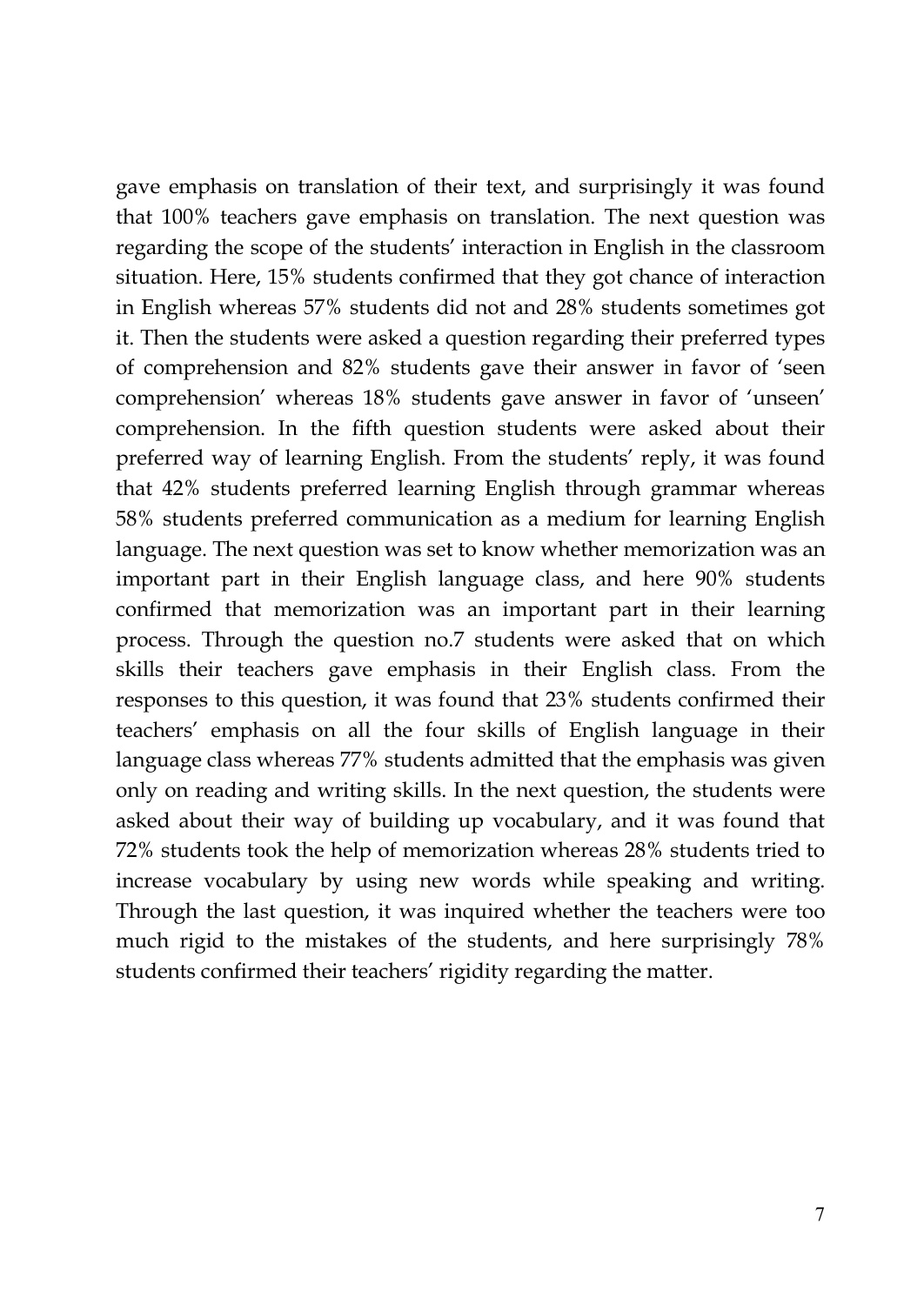# **Table 1**

| Question topic                              | Responses                |              |                                 |  |  |
|---------------------------------------------|--------------------------|--------------|---------------------------------|--|--|
| $\mathbf{1}$ .<br>given<br>in<br>Lecture is | $Yes-27%$                | No           | Sometimes-73%                   |  |  |
| English or not                              | (27 students)            | (no          | (73 students)                   |  |  |
|                                             |                          | students)    |                                 |  |  |
| 2.<br>Emphasis<br>the<br><sub>on</sub>      | $Yes-100\%$              | $No-0\%$     | Sometimes -0%                   |  |  |
| translation of text                         | (100)                    |              |                                 |  |  |
|                                             | students)                |              |                                 |  |  |
| 3. Scope of interaction in                  | Yes-15%                  | No-57%       | Sometimes-28%                   |  |  |
| English                                     | (15 students)            | (57)         | (28 students)                   |  |  |
|                                             |                          | students)    |                                 |  |  |
| 4. Preferred comprehension                  | Seen-82%                 |              | Unseen-18%                      |  |  |
| type                                        | (82 students)            |              | (18 students)                   |  |  |
| 5.<br>Preferred<br>of<br>way                | Through grammar-42%      |              | Through                         |  |  |
| learning English                            | (42 students)            |              | communication-58%               |  |  |
|                                             |                          |              | (58 students)                   |  |  |
| 6. Room of memorization                     | $Yes-90%$                |              | $No-10\%$                       |  |  |
| in English class                            | (90 students)            |              | (10 students)                   |  |  |
| 7. Emphasized skill                         | four<br>All              | Reading<br>& | Others-<br><b>Speaking</b><br>& |  |  |
|                                             | skills-23%               | writing      | listening<br>$0\%$              |  |  |
|                                             | (23 students)            | only-77%     | skill-0%                        |  |  |
|                                             |                          | (77students) |                                 |  |  |
| 8.<br>increasing<br>Way<br>of               | Through<br>memorization- |              | Through practice-28%            |  |  |
| vocabulary                                  | 72%                      |              | (28 students)                   |  |  |
|                                             | (72 students)            |              |                                 |  |  |
| 9. Rigidity of teacher about                | Yes-78%                  |              | $No-22%$                        |  |  |
| mistakes                                    | (78 students)            |              | (22 students)                   |  |  |

# **5.2 Analysis of Teachers' Responses**

The first question for the teacher was set to know the teachers' preferred method of teaching English, and here it was found that 60% teachers preferred CLT; 6.67% GTM and 33.33% preferred the combination of CLT and the GTM. In the next question, the teachers were asked whether they adopt translation as a mode of teaching. It was observed that 26.67% teachers adopted translation technique whereas 73.33% did not. In the third question, the teachers were asked to which factor they (teachers) should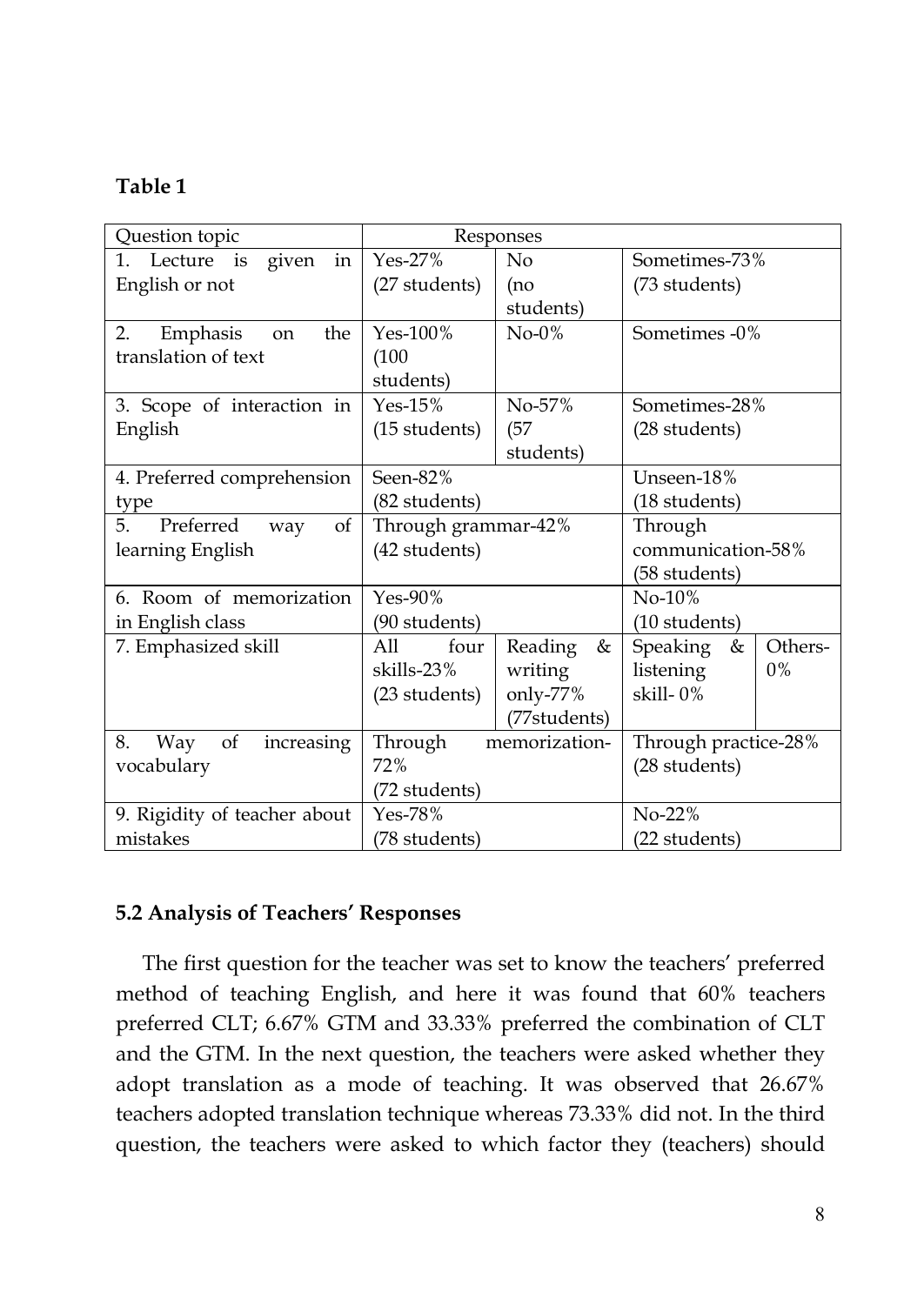give more importance- students' ability of communication in English or students' tendency of getting good grade. From the reply to the third question, it was found that only 20% teachers gave importance to students' communicative ability whereas 80% teachers gave importance to students' getting good grades. In the next question the teachers were asked whether the class size acts as a bar in the way of applying the CLT approach in the class. Here 93.33% teachers confirmed the fact that the class size acted as a bar to their way of teaching whereas 16.67% thought that class size was not a problem for them in English language teaching. The last question was set to know whether the teachers enjoy enough privilege to implement the CLT approach in the class, and it was found that 56.67% teachers admitted that they felt different kinds of difficulties in implementing the CLT approach in the class whereas 43.33% teachers came up with the idea that they enjoyed enough privilege to implement the CLT approach in the class.

| Question topic                      | Responses            |               |                           |               |
|-------------------------------------|----------------------|---------------|---------------------------|---------------|
| $CLT-60%$<br>1. Preferred method of |                      | GTM-6.67%     |                           | Combination-  |
| English teaching                    | (18 teachers)        | (2 teachers)  |                           | 33.33%        |
|                                     |                      |               |                           | (10 teachers) |
| 2.<br>Translation                   | Yes-26.67%           |               | No -73.33%                |               |
| technique as a mode of              | (8 teachers)         |               | (22 teachers)             |               |
| teaching                            |                      |               |                           |               |
| 3. Which one should                 | communicative<br>On. |               | On students' getting good |               |
| be<br>given<br>more                 | ability- $20\%$      |               | grade-80%                 |               |
| importance                          | (6 teachers)         |               | (24 teachers)             |               |
| 4. Class size<br>as<br>an           | Yes-93.33%           |               | $No-6.67\%$               |               |
| obstacle                            | (28 teachers)        |               | (2 teachers)              |               |
| 5. Teacher's privilege              | Yes-43.33%           |               | No-56.67%                 |               |
| to implement CLT<br>(13 teachers)   |                      | (17 teachers) |                           |               |

# **Table 2**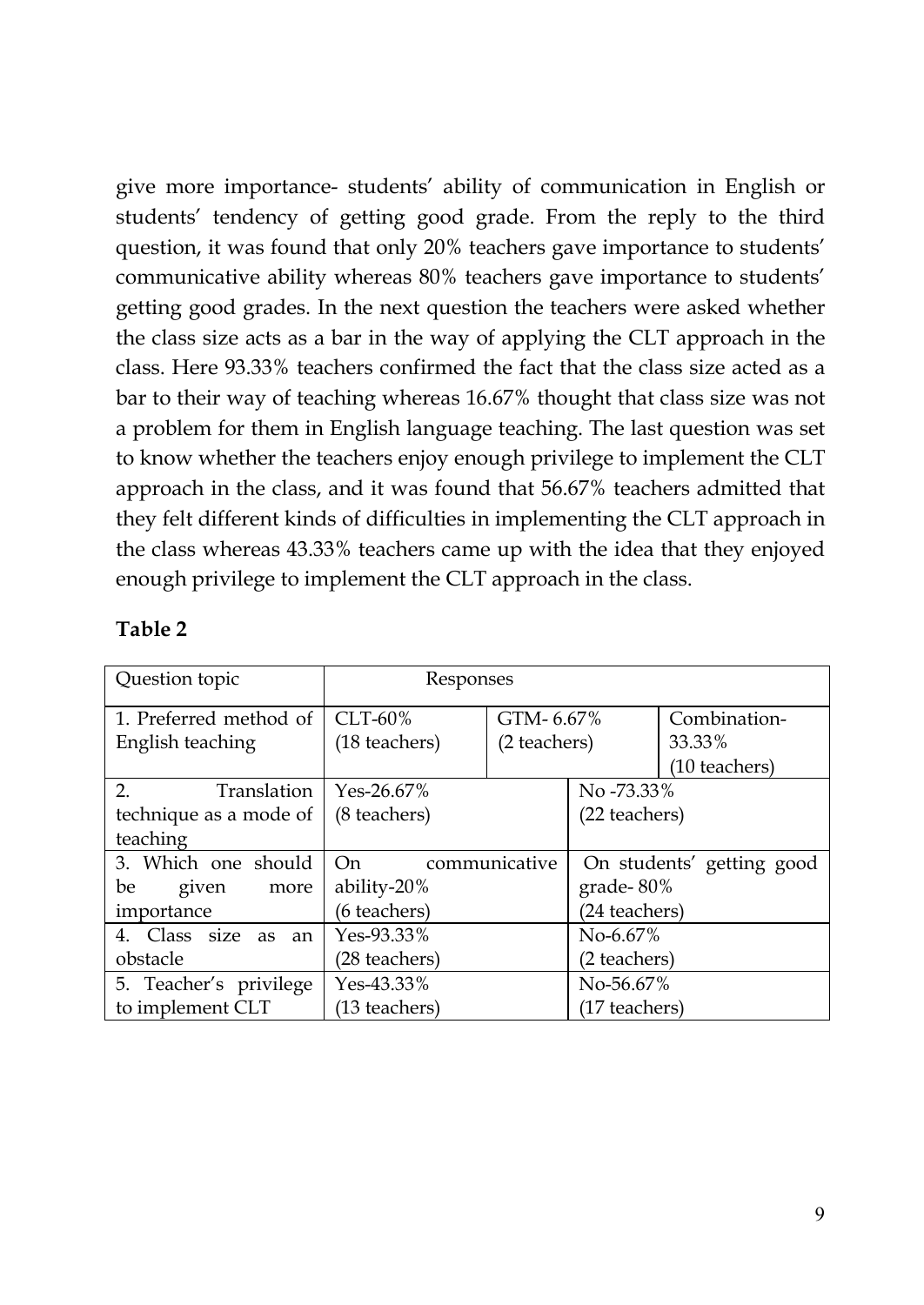# **5.3 Discussion of the Findings**

From the responses of the students and the teachers, some different but interesting data were found. Some of the information gathered from questionnaire survey and interview of the teachers contradicted each other. Most of the teachers claimed that they followed the CLT approach mentioned in the curriculum. From the interview session, it became clear that some teachers did not have enough idea regarding the approach. On the other hand, some teachers claimed that the CLT approach required certain supports like, logistic support, appropriate class size, enough time to complete syllabus etc which they did not get. The teachers, who followed the mixture of CLT and the GTM, said from their experience that in the Bangladeshi context both the classroom and the learners were not yet prepared for the application and adoption of the CLT approach. They further opined that since the students required the use of Bengali in the classroom, mixture of the (CLT and the GTM) two will be more effective here. So, here some of the teachers still preferred translation as a mode of teaching English. Some teachers gave emphasis on the communication ability of the students, whereas most of the teachers gave emphasis on students' getting good grades. But, as the followers of the CLT approach, the maximum number of teachers should have preferred communication ability of the students. From students' responses, it came to light that the teachers still used Bangla as the medium of teaching English and at the same time they gave emphasis on translation of texts. The learners here hardly found any scope of interaction in English with the teachers and the class-mates. Students' preference for 'seen comprehension', way of learning vocabulary, memorizing tendency and the teachers' emphasis on the accuracy of the students, no doubt, conformed to the features of the GTM method. It is very interesting that still a huge number of students wanted to learn English language through grammar.

From the interview session it also came to light that the teachers remained always under pressure to complete syllabus within time fixed by the authority. Another important information was that the teachers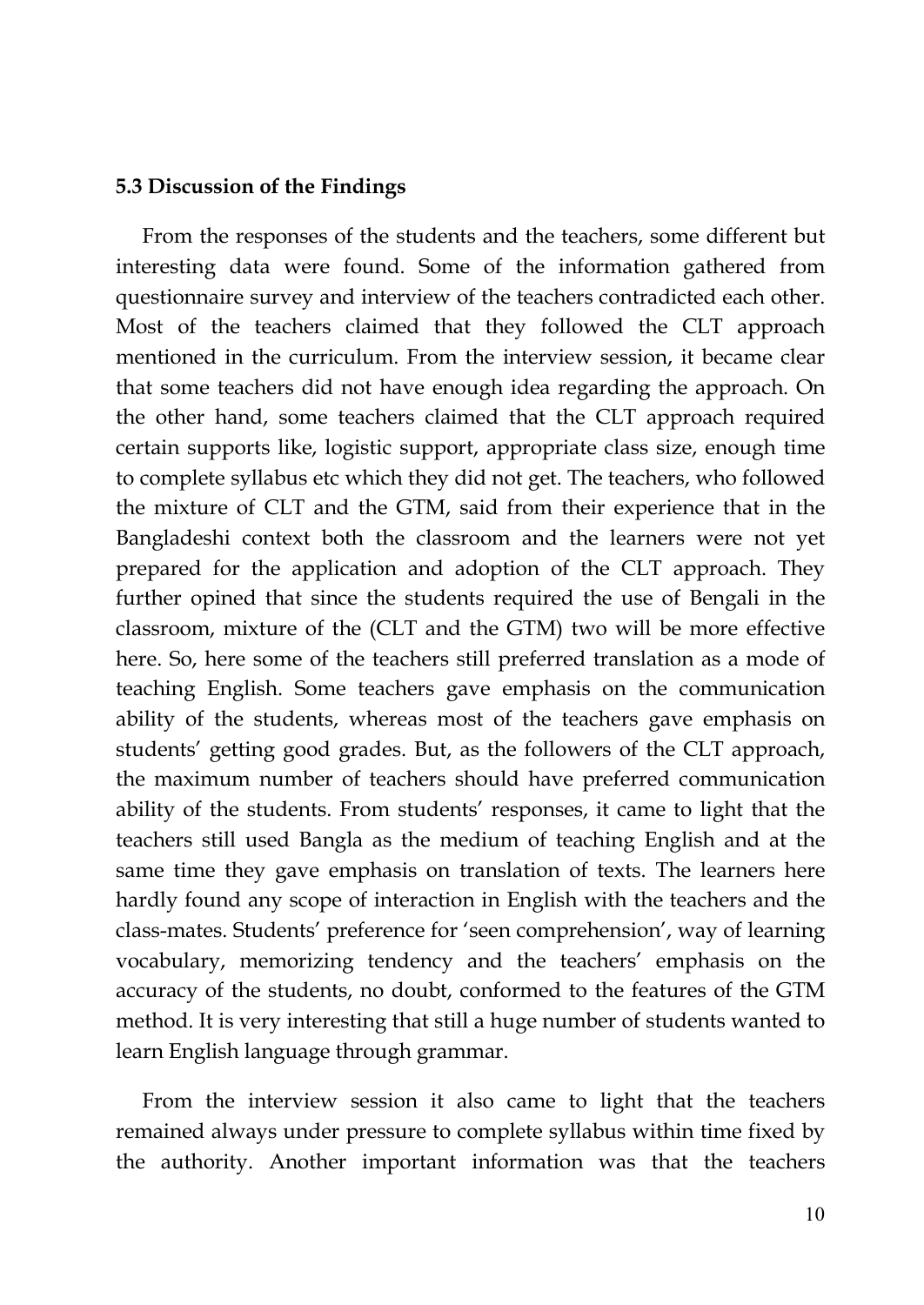remained under pressure for another reason and that is for students' getting good grade. So, it can be said that it is the system which has compelled the teachers to turn the process oriented syllabus into product oriented syllabus. Here the ultimate goal of teaching is fixed by the college authority and goal which is given emphasis in the curriculum is not taken into account seriously.

# **6. Recommendations**

- 1. Students' active involvement in the classroom should be encouraged. Attention should be given on active class participation of the students rather than on memorization. Memorization is totally opposite to the principle of the CLT approach.
- 2. There should be a change in the assessment procedure because frequent exams enhance feeling of anxiety in the mind of the students. Assessment can be done through class participation.
- 3. Students' apprehension of English as a foreign language should be removed by motivation and making the learners involved in the practical use of the language.
- 4. Teachers should not adhere to their old belief based on their own learning and teaching experience because sometimes too much rigidity obstructs the teachers to be innovative in the classroom.
- 5. Teachers should be equipped with the logistic supports so that they can adapt new circumstances.
- 6. Time span for the English language class should be increased because pressure from the authority for the completion of syllabus within the limited time sometimes acts as a barrier to the class.
- 7. Teachers should give more importance on the learning process than learning outcome.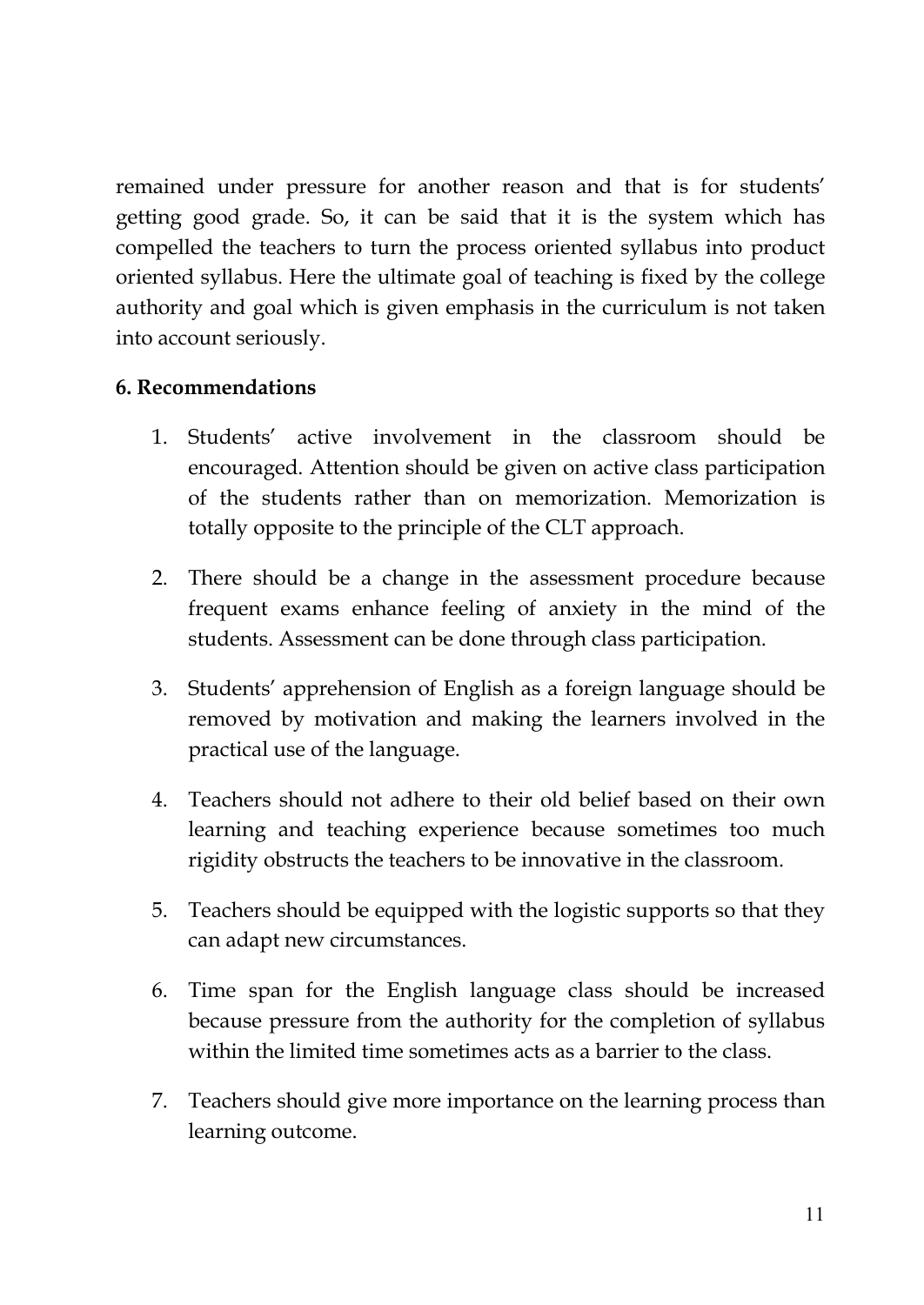- 8. The number of students should be minimized for the sake of better learning.
- 9. Teaching strategies should be changed according to learners' need. So, to consider some factors like, students' belief and expectation about learning and teaching, and needs analysis are very important.
- 10. Criticism should be constructive rather than unhelpful. Otherwise, it will hamper the learning process of the students. Teachers should not be too much rigid to the accuracy of the students.
- 11. All the four skills should be given equal importance in the assessment procedure and students should be given the opportunity to develop these four skills as inseparable part of their learning process.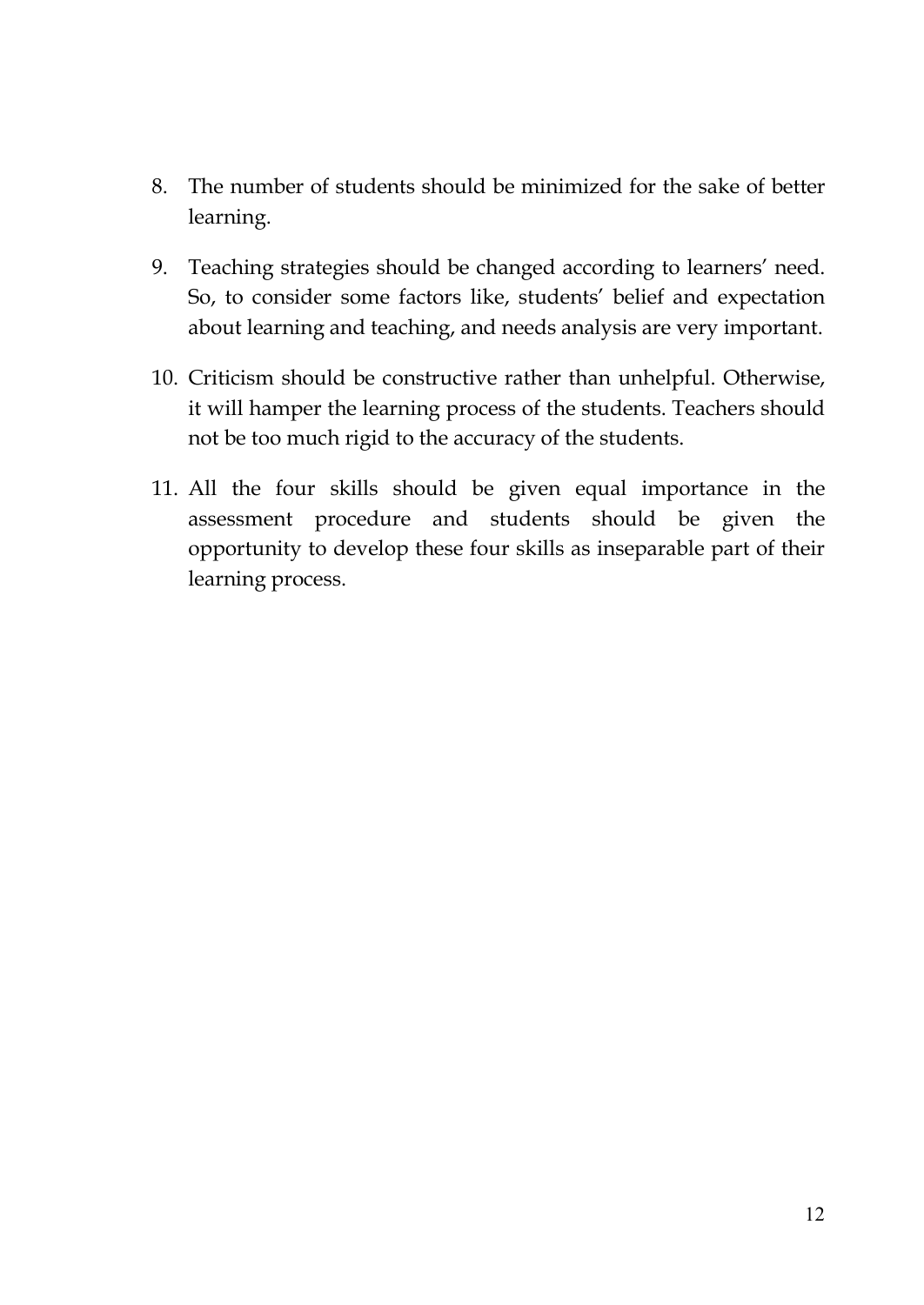#### **References**

- Abedin, M., Mojlis, K., Akter, S. (2009). Listening skill at tertiary level: a reflection. *The Dhaka University Journal of Linguistics, 2*(3), 69-90.
- Breen, M., & Candlin, C.N. (1980). The essentials of a communicative curriculum in language teaching. *Applied Linguistics*, *1*(2), 89-112.
- Ellis, R. (1985). *Understanding second language acquisition*. Oxford: Oxford University Press.
- Farhana, B. (2010). *Bangladeshi Tertiary Level Students' Common Error in Academic Writing*. Diss. BRAC University.
- Freeman, L.D. (2000). *Techniques and Principles in Language Teaching*. Oxford: Oxford University Press.
- Harmer, J. (2001). *The practice of English language teaching*. Edinburgh: Person Education.
- Monir, M. (2009). *English language teaching in the rural context: secondary level*. Unpublished master's thesis, East West University, Mohakhali, Dhaka.
- Nunan, D. (1988). *Syllabus design*. Oxford: Oxford University Press.
- Piepho, H.E. (1981). Establishing English in the teaching of English. Richards, J.C., & Rodgers, T.S. (2001). *Approaches and methods in language teaching*. Cambridge: Cambridge University Press.
- Richards, J.C., & Rodgers, T.S. (2001). *Approaches and methods in language teaching*. Cambridge: Cambridge University Press.
- Siddique, R. (2004). CLT: Another Assumed Ideal from the West? *The Dhaka University Studies, 61*(1), 15-26.
- Ur, P. (1996). *A course in English language teaching*. Cambridge: Cambridge University Press.
- Widdowson, H.G. (1987). Aspects of syllabus design in M. Tickoo (ed.): *Syllabus Design: The state of the art*. Singapore: Regional English Language Centre.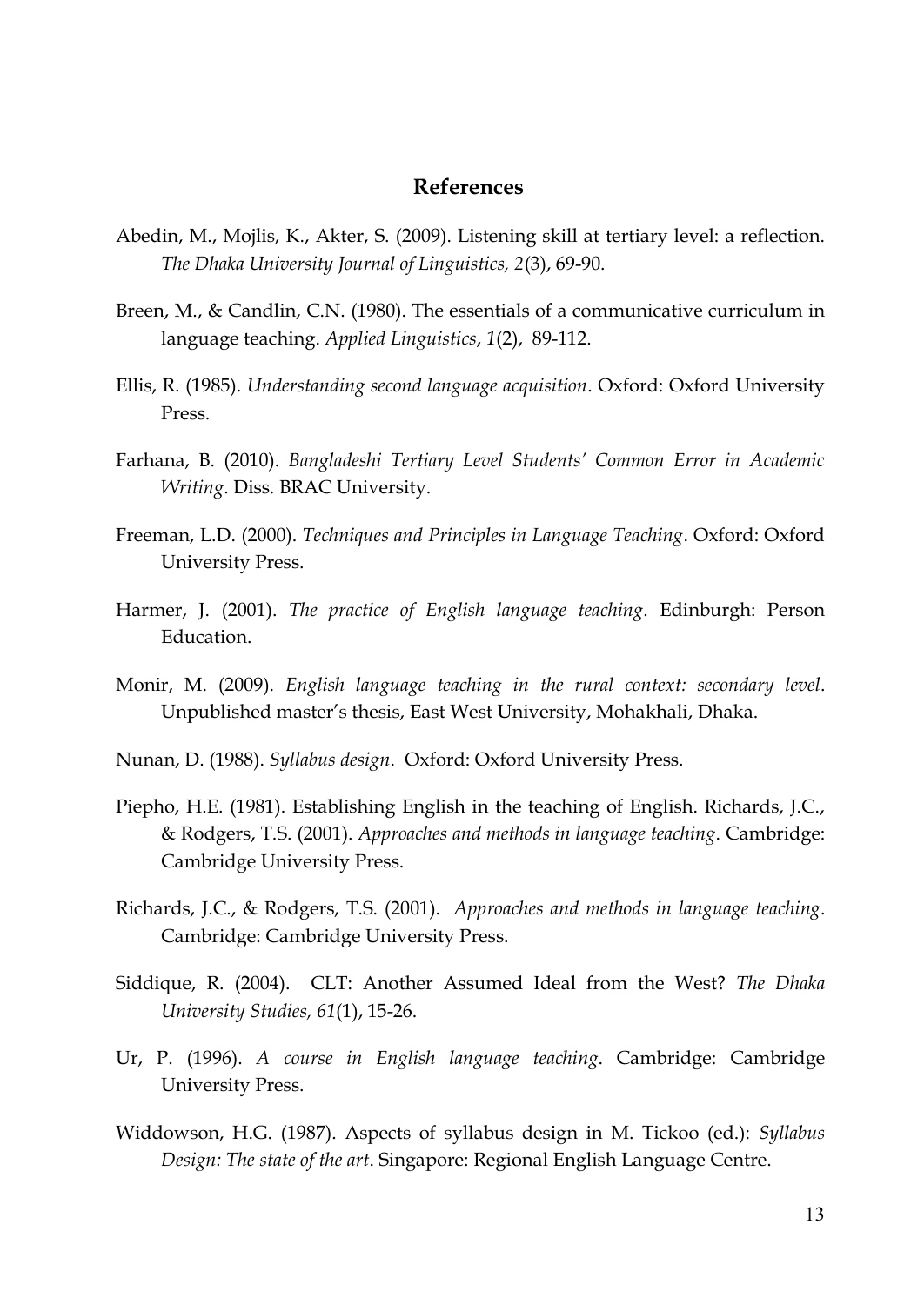# **Appendix**

# **Questionnaire for the teachers**

1. Do you have preference for any one of the following?

a. CLT b. GTM c. Combination of a and b

- 2. Do you apply translation technique as a mode of teaching?
- a Yes b. No.
- 3. Which one do you think should be given more importance?
- a. On communication ability b. On students' good grade
- 4. Does the class size act as an inhibition in applying the CLT approach?
- a Yes b. No.

5. Do you think you enjoy enough privilege to implement the CLT approach in the class room?

a. Yes b. No

# **Questionnaire for the students**

1. Does your teacher use English language when he/she delivers his/her lecture in the English class?

a. Yes b. No c. Sometimes

2. Does your teacher give emphasis on translation of texts?

a. Yes b. No c. Sometimes

3. Do you get chance to interact in English with your teacher and other students in the class?

a. Yes b. No c. Sometimes